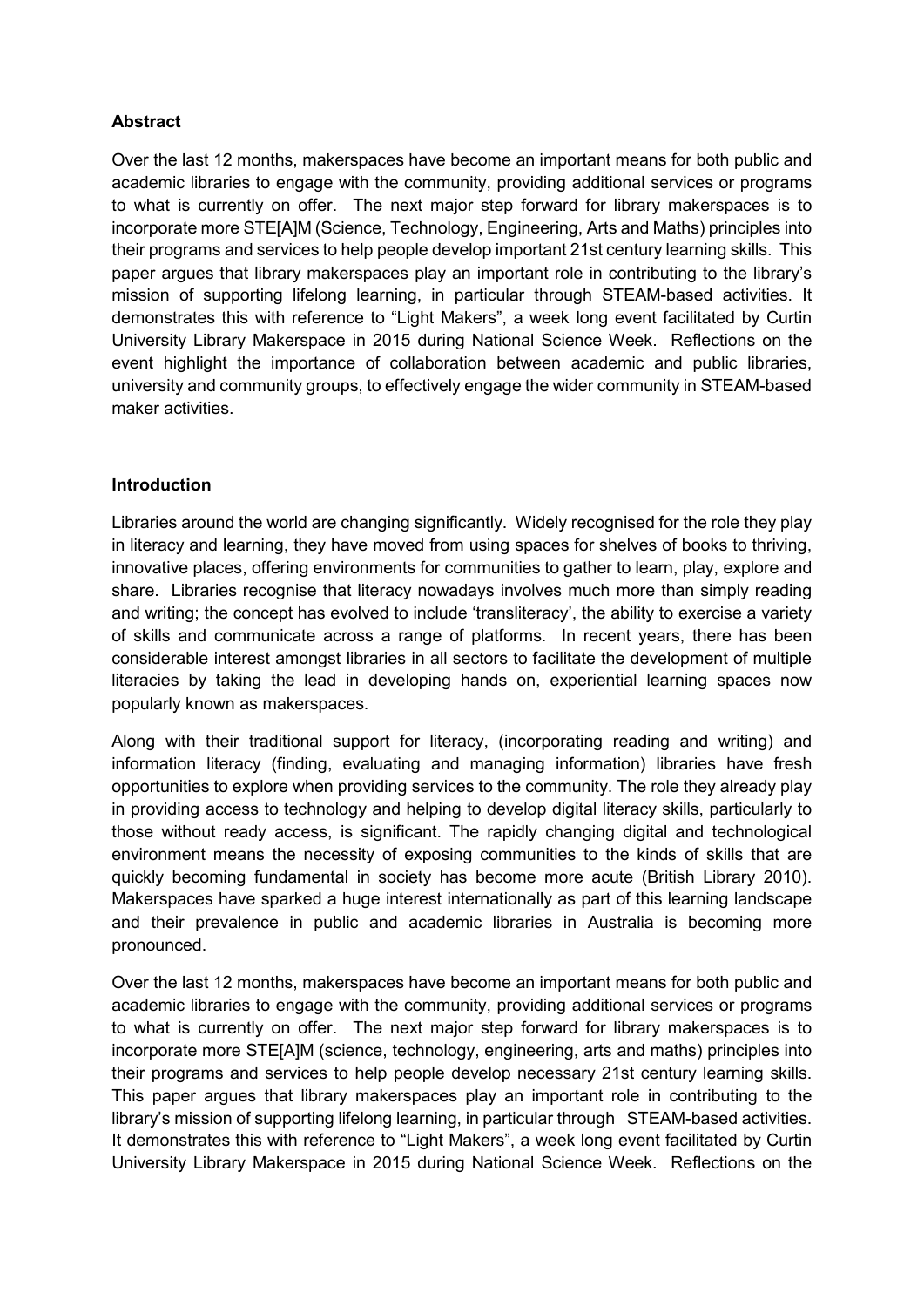event highlight the importance of collaboration between academic and public libraries, university and community groups, to effectively engage the wider community in STEAM-based maker activities.

## **Makerspaces in a library setting**

Innovation Lab, Digital Media Lab, T.E.A. Room, Fab Lab, Bubbler, Ideas Box. What do these all have in common? These spaces come under the umbrella term of makerspaces, places which offer public and/or shared access to equipment not always readily available to the community, where people can gather to create, share, learn and develop ideas (Cavalcanti, 2013; Educause, 2013). Makerspaces can have different focus areas, such as digital media, arts and craft, electronics and technology.

Generally, the emphasis of a makerspace determines the resources, programs and equipment it has available and this emphasis can vary according to community needs. Thus, there is no 'set template' to follow when creating a makerspace, no list of requirements that must be acquired. Makerspace creators can use what is free, readily available and already in existence (Kurti, Kurti & Fleming 2014). Martinez and Stager (2013) contend most places are unaware of the potential they already have, stating "you are better prepared than you think". The organic nature of a makerspace means that it can grow over time, as experience, resources and time permit. Burke (2014) refers to this as 'the slow build'.

Libraries are an ideal place to establish makerspaces. While they have traditionally played a significant role in helping clients be consumers of knowledge, libraries are now providing facilities for users to become creators themselves. Libraries can provide interactive, digital learning environments and technologies for content creation as well as high tech cutting edge technologies, such as 3D printers and 3D scanners. In some cases, the library may be the only means of obtaining access to these technologies and information on their use. Consequently makerspaces in libraries enable users to share their knowledge whilst creating and learning simultaneously through activities such as film making and editing, recording studios, programming/coding, 3D printing, electronics and craft. Many makerspaces offer a blend of flexible access (to equipment, tools and resources for individual and group projects) as well as programs (to foster learning, discovery and exploration).

The increasing prevalence of makerspaces in Australian public and academic libraries can perhaps be attributed to a recognition of the role libraries play in providing access to resources and technology, giving exposure to new technologies that may not be readily available to their communities. Britton (2012) adds an additional perspective, stating that "maker spaces in libraries are the latest step in the evolving debate over what public libraries' core mission is or should be".

# **Makerspaces and lifelong learning**

One of the fundamental aspects of the mission of libraries is to promote and facilitate information literacy and life-long learning which, as the Alexandria Proclamation of 2005 states, "is a basic human right in a digital world and promotes social inclusion in all nations". (UNESCO, 2016). Lifelong learning can be understood in many ways; within libraries it can be about providing opportunities, personal development and community wellbeing for anyone, at any age. It is also about advancing a fair and just society and promoting respect for every citizen, encouraging community participation, strengthening community wellbeing, reducing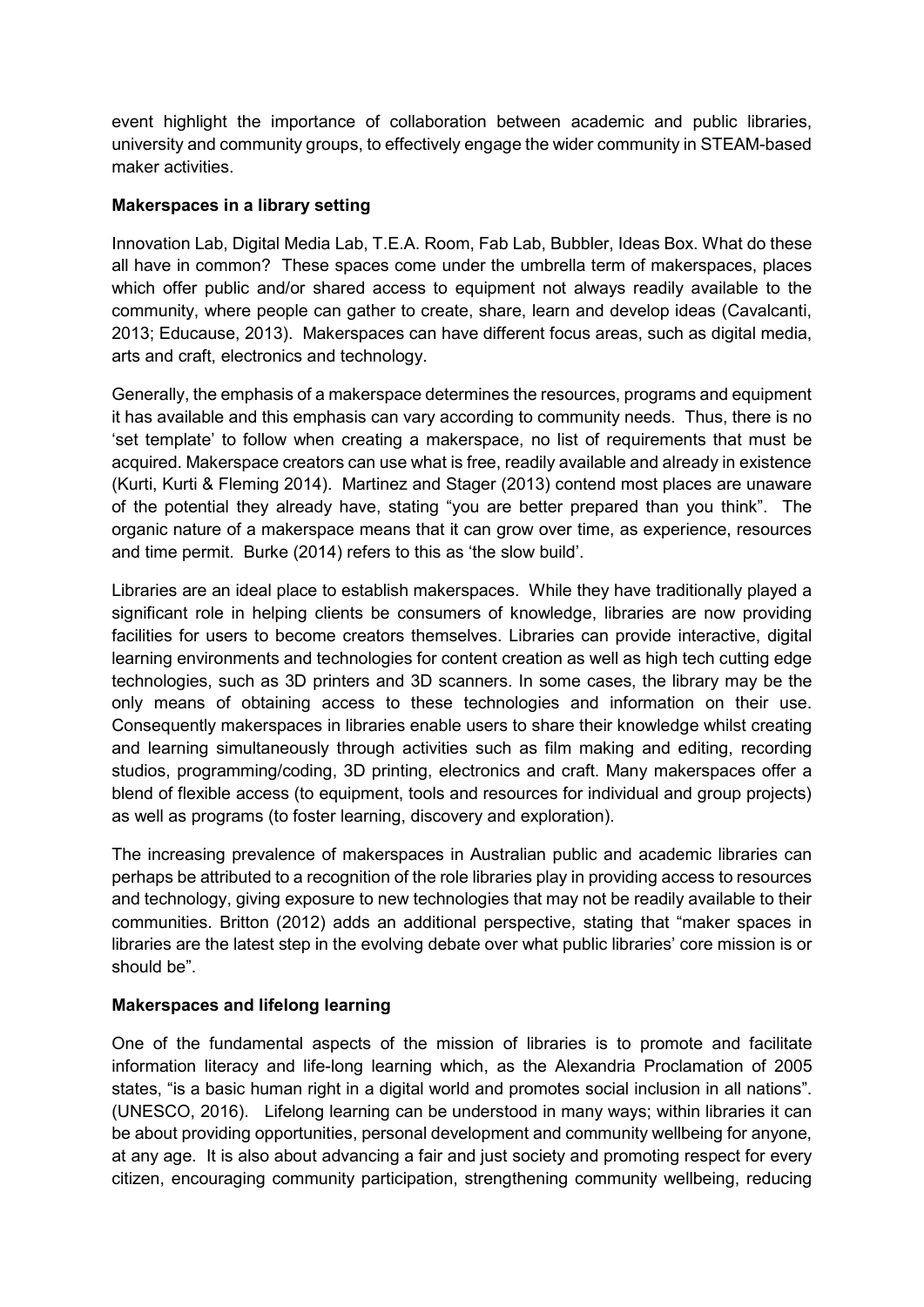causes of disadvantage and improving quality of life. A recent study has highlighted the benefits of lifelong learning on supporting "educational, social and economic benefits" for communities (Barry, 2014; Wheeler et al, 2013).

An important area of lifelong learning is the development of the skills, knowledge and experience required for the 21st century. Today's information rich world requires the capacity to comprehend, process and use knowledge in order to participate effectively in society. Foundational skills of reading and writing aid in processing this vast amount of information, however the traditional definition of literacy has expanded to move beyond the ability to read and write. Increasing technological development means that other types of related literacies have emerged, such as digital/computer/technology literacies (Garcia, 2013). Amalgamated, these literacies encompass using technology effectively and applying cognitive thinking in a digital environment.

According to Malloy (Google Australia, 2014, p.9), there has been a considerable decline in students commencing computing science at university level, with less than 2% of graduates projected to hold a computer science degree. This outlook is further confirmed by Greythorn's IT market report which identifies that the number of new graduates entering the profession is a concern (2014, p.4). This can perhaps be attributed to a changing view of ICT, where technology is something to be used (or 'consumed') rather than something that can be contributed to (or 'created'), and where computational thinking is not yet part of the National Curriculum, causing school leavers to struggle understanding the syllabus should they enrol in an IT related course. Yet, as Malloy emphasises, technology drives the economy, with the Australian Communications and Media Authority stating that over 13 million Australians used a smartphone in 2015, a 7% increase from 2014 and over 15 million had internet access in the home, an increase of 3% from 2014. Demand for these skills is reflected in the estimated creation of 10 000 technology based jobs in the previous decade, however the low numbers entering the profession is starkly at odds with this information when considering this is a generation constantly immersed in technology.

There have been educational developments in recent years to address the problem of declining interest, not only in computing science but STEM (Science, Technology, Engineering and Maths) subjects in general, which is to blend it with the Arts, thus changing the acronym from STEM to STE[A]M. Proponents of STEAM education argue that art provides a different way of understanding the world, and a means to infuse creativity and innovation into the work of scientists and engineers. Conversely, science and engineering concepts can fruitfully be applied to the arts, enabling students who have no particular interest in engineering or science to apply those concepts to other fields of endeavour (Daugherty). Library makerspaces have taken a lead in supporting their communities within this technologically changing and diverse landscape. Librarians, like Diana Rendina of Renovated Learning, have led the way in demonstrating how STEAM activities are ideally placed within library makerspaces (Rendina, 2016).

Indeed, library makerspaces are well placed to facilitate the development of STE[A]M activities, as the following examples illustrate. The Edge, an initiative of the State Library of Queensland, provides opportunities for creation and discovery across the areas of science, technology, arts and enterprise. The space provides an extensive calendar of events and programs, as well as access to a digital media lab, fabrication lab and recording studio. Within each individual space, there is access to related tools and resources, such as Macs, 3D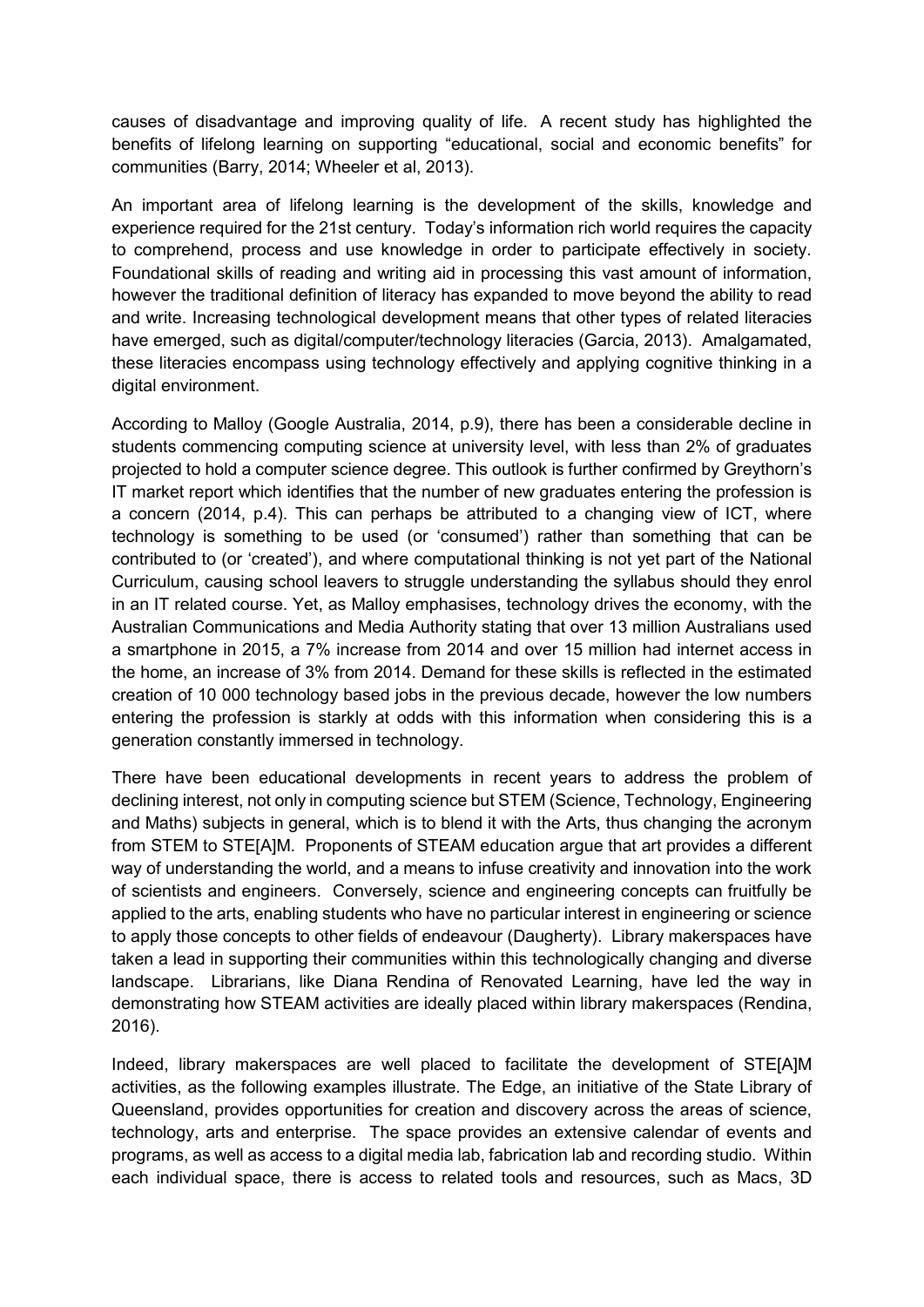printers, sewing machines and a CNC machine. Again, Victoria Park Library in Perth, Western Australia, provided maker based library programs including soldering and electronic circuitry, use of open source software, and 3D printing (Kelly, 2013) Likewise, Westport Public Library, in the United States, has established a strong program of presentations and participatory workshops on topics such as robotics, programming, intellectual property rights for inventors, arts and crafts. Auckland Public Libraries in New Zealand also run a number of different makerspaces and makerlabs with activities like robotics, apps, digital music, 3D printing and minecraft. (….)

Makerspaces in academic learning environments also make an important contribution to the development of critical thinking and problem solving skills, which are invaluable for students who, as graduates, will be faced with the challenge of solving real-world problems with innovative solutions. In a recent study of makerspaces in Australian universities, makerspaces are noted as present on 12 of 43 Australian universities websites. Typically, these makerspaces employ specialist staff, contain 3D printers and laser cutters and offer facilities to conduct coursework, personal and collaborative projects. Of these 12 universities, however, only two - Curtin University and University of Southern Queensland - are located in academic libraries (Wong & Partridge) despite the fact that academic libraries are ideal locations for makerspaces by being discipline-neutral, thus providing opportunity for makers across different disciplines to learn new skills, share expertise and explore new possibilities. (Fisher, 2012).

# **Curtin Library Makerspace and community engagement**

While the missions of public libraries are clearly focused on serving the broader community, the role of the academic library in public engagement is not as clear, as its primary commitment is to serve its own university community. However, most universities see community engagement as part of their mission and have demonstrated its value (Leong, 2013; (Scheider, p. 204). In particular, academic libraries engage with different sectors of the community by providing access to collections, information literacy, exhibitions and scholarly events, and special projects in collaboration or partnership with industry groups (Leong, 2013; Dunne, 2009; Courtney, 2008). More recently, makerspaces in academic libraries have offered a new means of engaging with the community.

This is well exemplified in the experience of Curtin University Library, which states that: "Engagement with the broader community, regional, national and international will form part of our activities in support of our vision". That vision is to be an "international leader in information management: building connections, building communities and building places." Curtin Library does many things to publicly engage, and the makerspace plays a key role in this aspect of its mission, specifically in relation to fostering lifelong learning and digital literacy.

The Curtin Library Makerspace was established in 2015 as a learning space to encourage the development of skills such as digital literacies, critical thinking, complex problem solving, creative and iterative design and collaborative learning. It invites hands-on exploration of emerging technologies to cultivate expertise for the future workplace. It has peer learning, active participatory learning and self-directed learning and creation at its core and aims to encourage this learning, not only by providing a creative space for people to use for their own maker projects, but by coordinating and facilitating workshops, drop-in sessions, collaborative projects and events.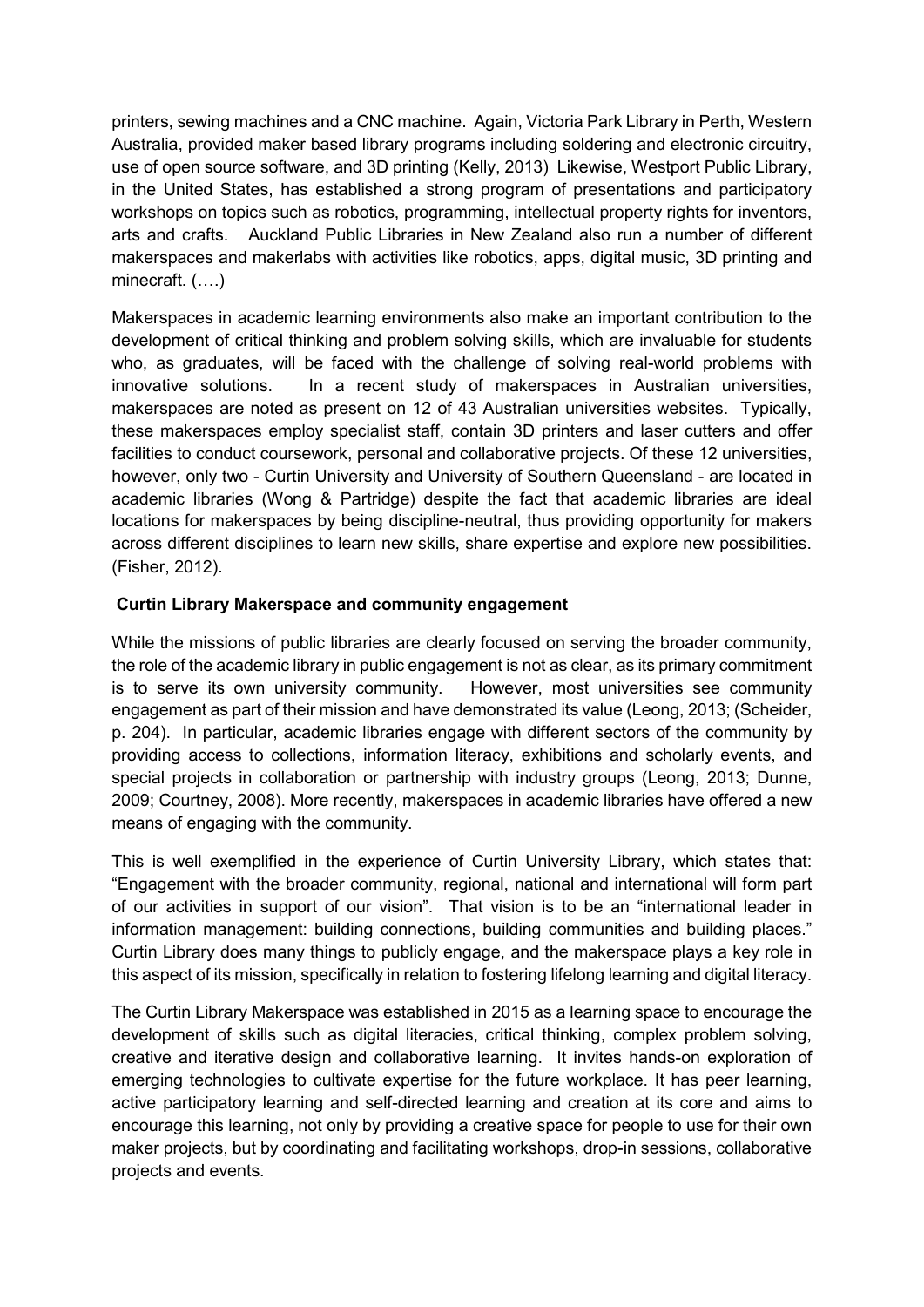The physical 'hub' of the Library makerspace is within the Robertson Library at the Bentley campus, and is currently located in a converted group study room, storing an array of tools and equipment with a small workspace. It is available for booking and regular drop-in sessions are promoted to staff and students. Users can make specialised materials through use of Makerspace equipment and Library staff deliver, or coordinate presenters for a series of maker workshops of interest to its community. Since it was established, the makerspace has facilitated a number of activities, some of which have been focused on engagement with the wider community. One successful way in which it engaged with the community to foster STEAM skills was by running a National Science Week event called Light Makers.

# **Light makers @ the Library**

One example which illustrates in more detail engagement with the public as participants, as well as with other external organisations - is the makerspace's involvement in National Science Week when it ran a week long event in August 2014 called 'Light Makers' consisting of a series of workshops and events that were designed around the theme of light. With an interest in fostering a cross-disciplinary approach to the development of the makerspace, the emphasis was on celebrating the relationship between science and art through hands on activities providing a STE[a]M (science, technology, engineering, art and math) experience to both the Curtin and wider community, The aim was to provide a STEAM experience to a wide range of community members through participation in a range of hands on maker activities focused on the theme of light, run throughout National Science week. By engaging in the activities provided, participants would develop a range of different skills and new knowledge while exploring scientific concepts in a fun, playful and engaging way.

The event was kickstarted by the Library's successful application for a small grant from National Science Week of \$2000 which funded some equipment, consumables and promotional material. From the outset the event was a collaborative enterprise as the Library partnered with Enkel, a Fremantle based community collective which facilitates and hosts the discovery, development and implementation of innovative ideas and Thornlie Public Library. Within Curtin University itself, the Makerspace team worked with Curtin Teaching and Learning, Curtin Science and Engineering Outreach and Curtin AHEAD (Addressing Higher Education Access Disadvantage).

Over the five days of National Science Week, 17 – 21 September, we facilitated nine handson maker workshops, three events, and two school visits, involving over 40 Curtin staff volunteers and over 300 participants. The workshops included creating illuminated origami flowers, inventing with Makey Makeys, exploring sewable electronics, virtual reality (with Google Cardboard) light painting with mobile apps, and lighting images with paper circuitry. We had workshops on Arduino using neo-pixel shields, a soldering/craft workshop making 'bright bunnies'; and a mini-hack exploring the Trove API.

The 'Bright Bunnies' workshop is a good example to illustrate the collaborative and crossdisciplinary nature of STEAM activities. A two hour workshop which involved soldering a circuit board and then sewing a felt bunny to enclose the circuit board. A magnet in a felt carrot turns on a switch when the carrot is near the bunny's mouth, causing its tummy to light up. Andrew Kelly represented the public library sector, drawing on and sharing his previous experiences in running a similar workshop at Victoria Park Library. The Curtin Engineering team created the circuit boards, hosted the soldering session and provided student mentors to assist. The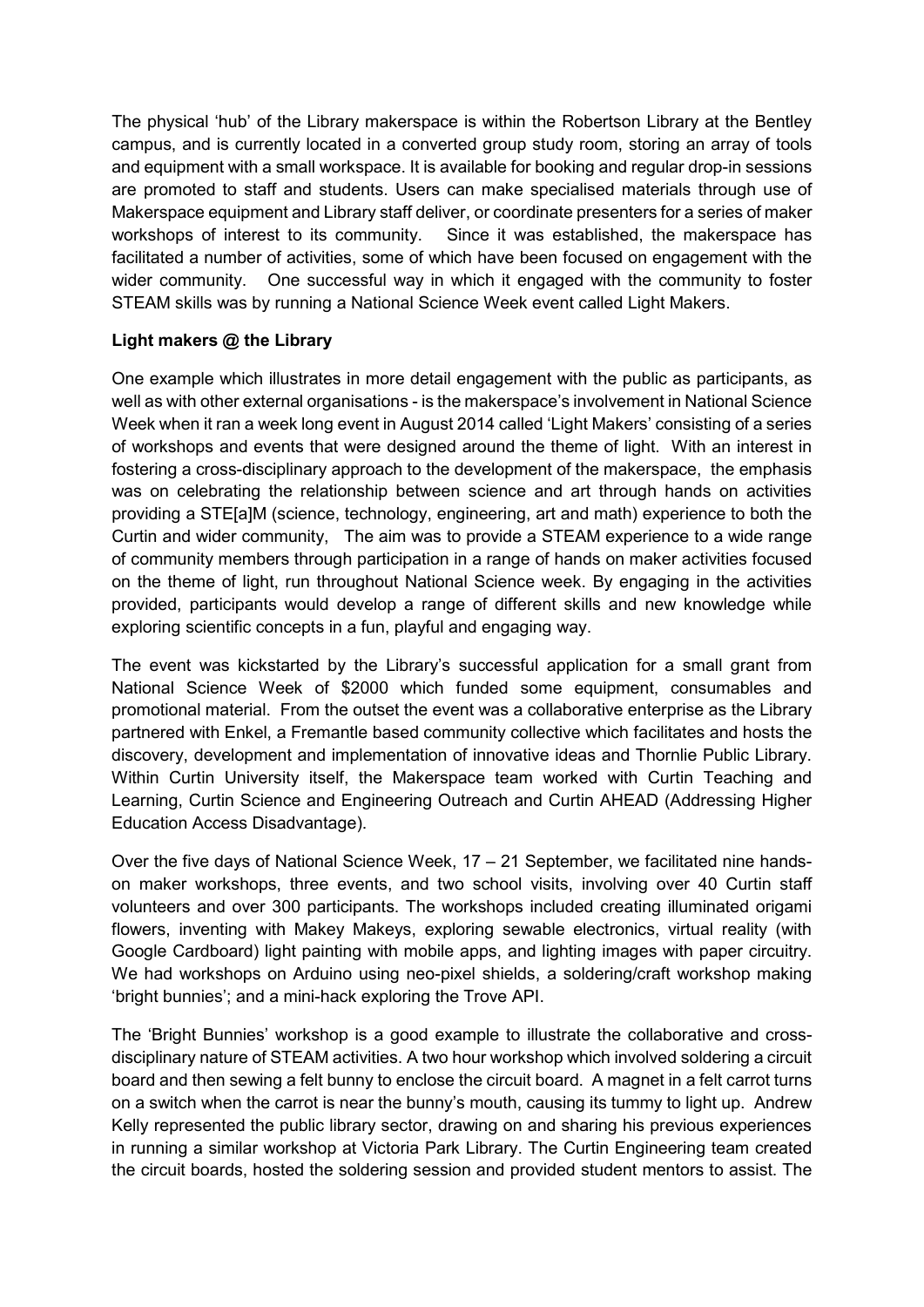Library makerspace hosted the event, purchased the necessary equipment and compiled the kits.

Other sessions included an "Ideas Clash", facilitated by Enkel, where people presented innovative ideas around lighting collaborative spaces followed by the group brainstorming and discussing innovative ideas. There was a visit from students and staff from Curtin's Department of Information Studies to discuss the role of makerspaces in libraries and their contribution to STEM learning and awareness. A further two-hour drop-in session enabled the Curtin community to tinker and engage with the range of activities covered in the workshops. Finally, two schools visited and students engaged with a range of maker activities, including makey makeys, making a hologram viewer, creating spiders with eyes that lit up, illuminated origami, and augmented reality.

Although initially the workshops were aimed at Curtin staff and students, registration was open to anyone and promoted on the National Science Week website, quickly attracting the attention of the wider community. Participants were representative of a large range of age groups and areas of the community, with 70% of participants being school age children and adults from the general community and the remaining 30% from the Curtin community. All the activities were well attended, with the more popular workshops being those that involved electronics. The home school community was well represented at the workshops, due to the promotion on the National Science Week website (and from there through the home-school network). There were also participants from community organisations who joined in to learn, experience and formulate ideas to take back to their organisations. Comments about the activities were overwhelmingly positive, with 94% of respondents saying they enjoyed the activity, 85% indicating they learned something new. The most common descriptive words provided in the feedback were "fun", "cool", "interesting", "amazing", "awesome" and "exciting". One participant commented that the activities were "challenging and made you think, which is what I liked about it", while another wrote that: "one hour felt like 15 minutes it was so enjoyable."

Running the National Science Week event was a valuable experience for those involved. The makerspace team developed relationships with individuals and groups on campus, as well as the external partners/ collaborators with the public library and community sector, which in turn strengthened the growing maker community at Curtin. There was a valuable exchange of knowledge, experience and learning in a new area, enabling significant steps toward contributing to the development of lifelong learning skills. Finally, for library staff, designing, developing and implementing the varied workshops meant they learned new skills and gained valuable experience.

While the benefits of the Light Makers event were evident and celebrated, it nonetheless raised the question of how much the limited makerspace resources, including staff time, should be diverted away from the university's primary clients (students and staff) toward the wider community. Despite such concerns, the benefits of community engagement are clear: they make libraries relevant to their local communities, connecting people, resources and knowledge; attracting and recruiting new members, students and scholars; and raising funds through collaborative partnerships (Leong, 2013). Moreover, there are significant benefits in community-oriented projects for those within the academic community as well, including students, teaching staff and researchers.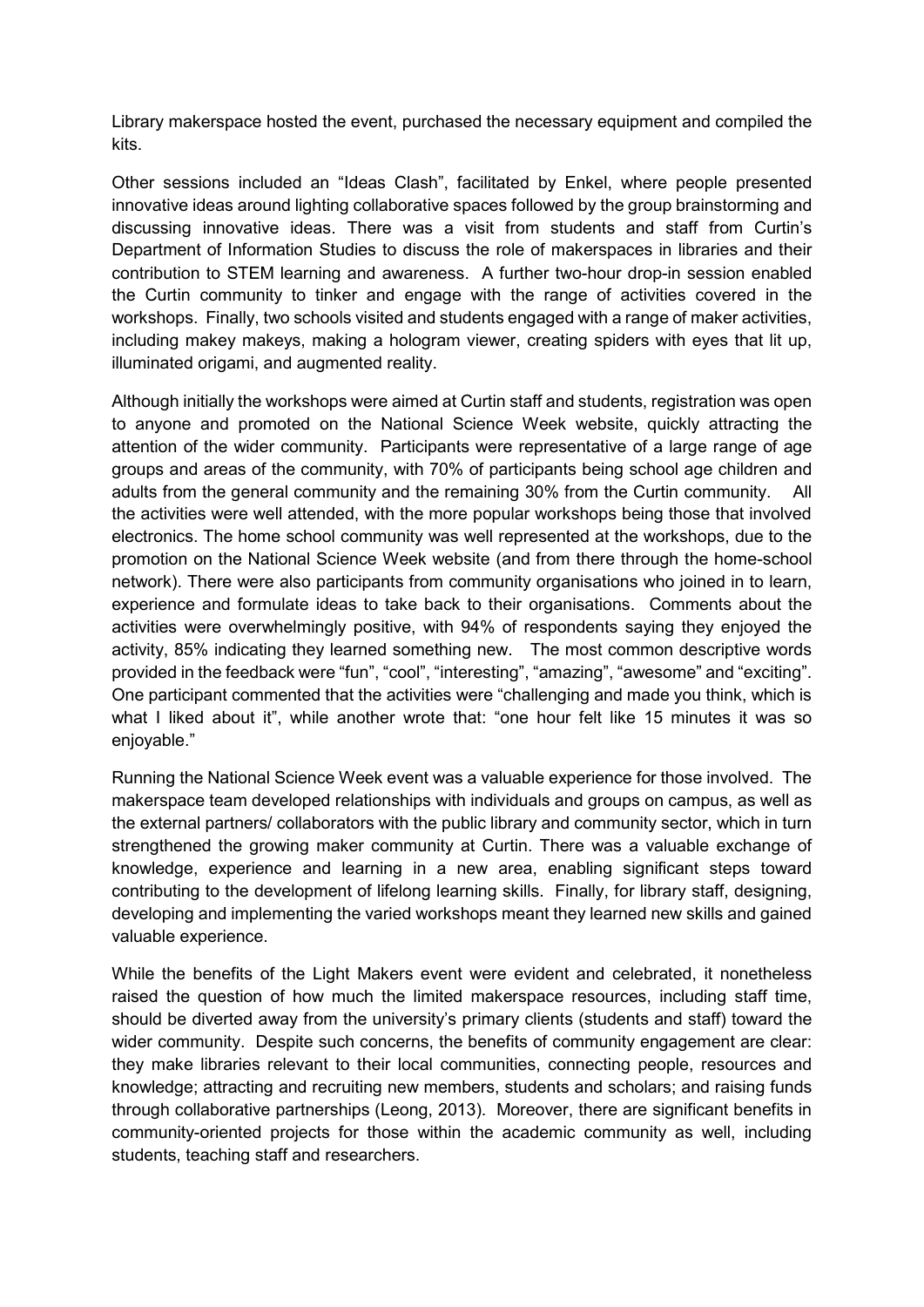One of the aims of the makerspace is to incorporate maker activities into the curriculum, and community engagement offers a way to do that. Supported by the makerspace, students could be involved in designing and running makerspace sessions for community groups, working alongside experts and collaborating with community organisations such as pubic libraries to design and implement projects. For example, library and information studies students could collaborate with a public library to develop a makerspace learning program for home school families, or cultural heritage/ visualisation students could work with GLAM (Galleries, Libraries, Archives and Museums) industry groups to develop educational interactive learning activities using games technology, augmented or virtual reality. As the "community informatics" model of experiential learning demonstrates students would be involved in community based projects in collaboration with community partners, thus responding creatively and contributing to solving real world problems in response to needs and opportunities (Wolske et al, 2014).

The projects, the process of making and the tools created or used can become subjects of research. There is also scope for research into the process of making itself using the emerging body of theory and practice around 'critical making', defined as "a mode of materially productive engagement that is intended to bridge the gap between creative physical and conceptual exploration" (Ratto, 2011). There are many opportunities for community engagement through grant-funded partnerships with community organisations, and the development of a "digital scholarship" network or community of practice of which the makerspace is a core component.

### **Conclusion**

Both public and academic libraries have role to play in community engagement through makerspaces, and improving multiple literacies via STEAM activities. Partnerships between both sectors and with government agencies and local schools lead to better knowledge sharing which in turn leads to better and stronger community engagement.

Although spaces within libraries still continue to be dominated by physical collections, the ubiquity of the internet has changed the way communities interact with their libraries as a primary source of information. Embracing a future where users are able to interact with information, technology, space as well as with each other means libraries become the intersection point of technology and learning with the provision of information, bringing together the best of the search for knowledge as well as the creation of knowledge.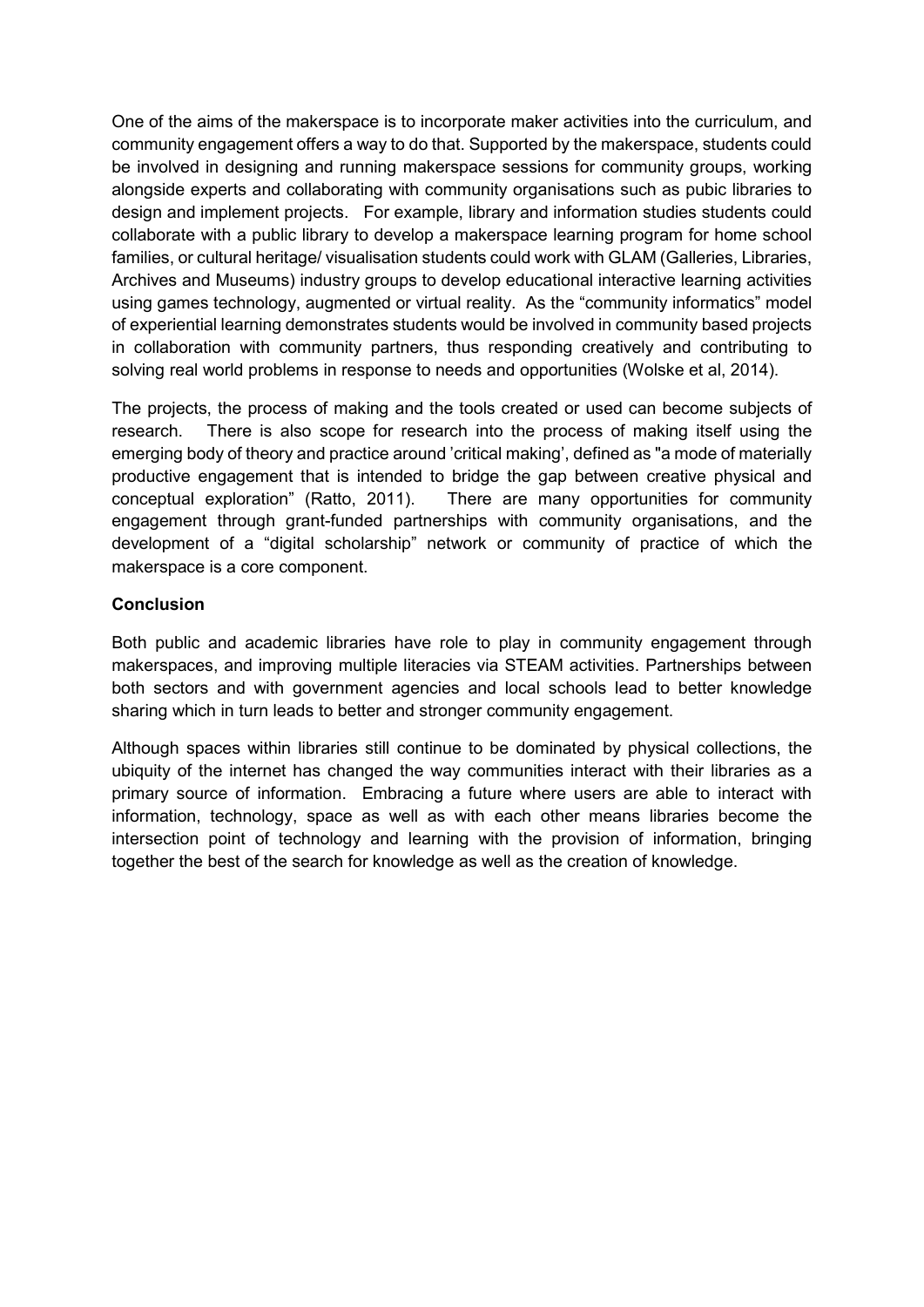## **References**

Andrews, P. (2007). Barriers to innovation. Leadership Excellence, 24(10), 19. Retrieved from [http://ez.library.latrobe.edu.au/login?url=http://search.proquest.com/docview/204633313?acc](http://ez.library.latrobe.edu.au/login?url=http://search.proquest.com/docview/204633313?accountid=12001) [ountid=12001](http://ez.library.latrobe.edu.au/login?url=http://search.proquest.com/docview/204633313?accountid=12001)

Australian Communications and Media Authority, 2015, *Communications report 2014–15,*  retrieved from [http://www.acma.gov.au/theACMA/Library/Corporate-library/Corporate](http://www.acma.gov.au/theACMA/Library/Corporate-library/Corporate-publications/communications-report-2014-15.%20Accessed%2012%20October%202016)[publications/communications-report-2014-15. Accessed 12 October 2016.](http://www.acma.gov.au/theACMA/Library/Corporate-library/Corporate-publications/communications-report-2014-15.%20Accessed%2012%20October%202016)

Bandy, J. (n.d.). What is Service Learning or Community Engagement? Retrieved October 22, 2016, from [https://cft.vanderbilt.edu/guides-sub-pages/teaching-through-community](https://cft.vanderbilt.edu/guides-sub-pages/teaching-through-community-engagement/)[engagement/](https://cft.vanderbilt.edu/guides-sub-pages/teaching-through-community-engagement/)

Barry, T. (2014). *Learn to play and play to learn: using public libraries for creativity and collaboration*, VALA2014, Melbourne

British Library, 2010, *British Library : 2020 vision,* retrieved from [http://www.bl.uk/2020vision.](http://www.bl.uk/2020vision) Accessed 12 October 2016.

Britton, L. (2012), *The makings of maker spaces, part 1: space for creation, not just consumption,* Library Journal, The Digital Shift, retrieved from [http://www.thedigitalshift.com/2012/10/public-services/the-makings-of-maker-spaces-part-1](http://www.thedigitalshift.com/2012/10/public-services/the-makings-of-maker-spaces-part-1-space-for-creation-not-just-consumption/) [space-for-creation-not-just-consumption/.](http://www.thedigitalshift.com/2012/10/public-services/the-makings-of-maker-spaces-part-1-space-for-creation-not-just-consumption/) Accessed 12 October 2016.

Britton, L. and Considine, S. (October 1, 2012) "The Makings of Maker Spaces, Part 3: A Fabulous Home for Cocreation," Library Journal. The Digital Shift. Online, retrieved from [http://www.thedigitalshift.com/2012/10/public-services/the-makings-of-maker-spaces-part-3](http://www.thedigitalshift.com/2012/10/public-services/the-makings-of-maker-spaces-part-3-a-fabulous-home-for-cocreation/) [a-fabulous-home-for-cocreation/.](http://www.thedigitalshift.com/2012/10/public-services/the-makings-of-maker-spaces-part-3-a-fabulous-home-for-cocreation/) Accessed 12 October 2016.

Burke, J.J, 2014, *Makerspaces : a practical guide for librarians,* Rowman & Littlefield, Maryland.

Cavalcanti, G, 2013, *Is it a hackerspace, makerspace, techshop or fablab?* Retrieved from [http://makezine.com/2013/05/22/the-difference-between-hackerspaces-makerspaces](http://makezine.com/2013/05/22/the-difference-between-hackerspaces-makerspaces-techshops-and-fablabs/)[techshops-and-fablabs/.](http://makezine.com/2013/05/22/the-difference-between-hackerspaces-makerspaces-techshops-and-fablabs/) Accessed 12 October 2016.

Courtney, N. (Ed.). (2008). Academic library outreach; beyond the campus walls. Westport, Connecticut: Libraries Unlimited.

Dorney, E. (2011). Lizz Zitron, outreach services librarian at Carthage College Hedberg Library. *College & Research Libraries News*, *72*(4), 232–233. Retrieved from <http://crln.acrl.org/content/72/4/232>

Dunne, S. (2009). *Local Community Engagement: Extending the role of the academic library to meet the university's mission.* Dublin City University. Retrieved from http://doras.dcu.ie/20242/1/Local Community Engagement Extending the Role of the [Academic\\_Library\\_to\\_Meet\\_the\\_University's\\_Mission.pdf](http://doras.dcu.ie/20242/1/Local_Community_Engagement__Extending_the_Role_of_the_Academic_Library_to_Meet_the_University)

Educause, 2013, Makerspaces, Retrieved from [http://net.educause.edu/ir/library/pdf/eli7095.pdf.](http://net.educause.edu/ir/library/pdf/eli7095.pdf) Accessed 12 October 2016.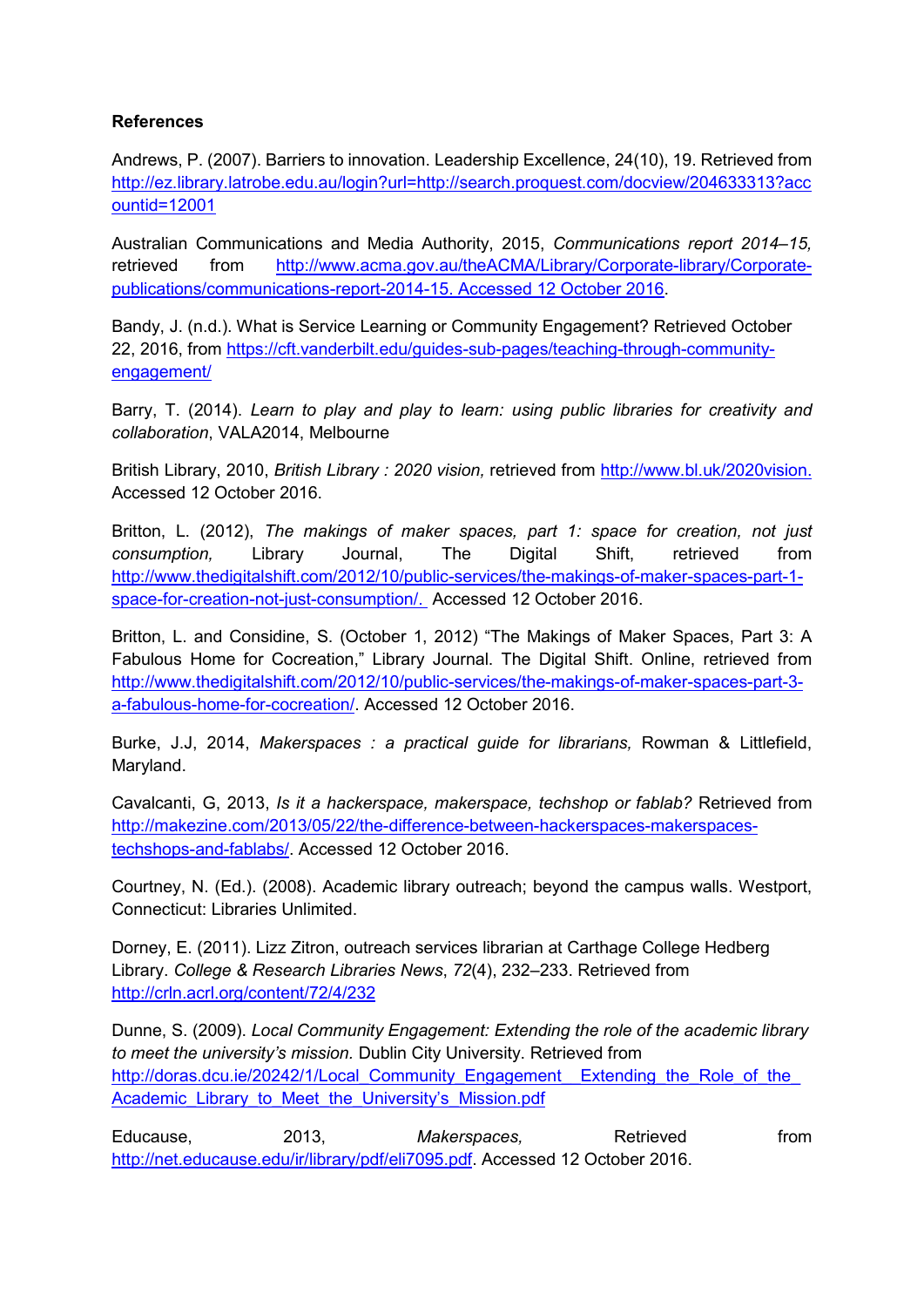Garcia, A, 2013, *The many forms of literacy*, retrieved from [http://digitalis.nwp.org/resource/5066.](http://digitalis.nwp.org/resource/5066) Accessed 14 October 2016.

Gradis, J., & Travis, T. (2014). Information literacy + Service Learning= Social Change. Presented at the IFLA 2014, Lyon. Retrieved from [http://library.ifla.org/1058/1/166-gradis](http://library.ifla.org/1058/1/166-gradis-en.pdf)[en.pdf](http://library.ifla.org/1058/1/166-gradis-en.pdf)

Greythorn, 2014, *Australian IT market insights & salary guide 2014/2015*, retrieved from [http://bit.ly/1wcIh59.](http://bit.ly/1wcIh59) Accessed 14 October 2016.

Google Australia, 2014, *Start with code : Australia's innovation generation,* retrieved from [http://static.googleusercontent.com/media/www.google.com.au/en/au/campaigns/startwithco](http://static.googleusercontent.com/media/www.google.com.au/en/au/campaigns/startwithcode/assets/Start_with_Code_Booklet_Online.pdf) [de/assets/Start\\_with\\_Code\\_Booklet\\_Online.pdf.](http://static.googleusercontent.com/media/www.google.com.au/en/au/campaigns/startwithcode/assets/Start_with_Code_Booklet_Online.pdf) Accessed 12 October 2016.

Hang Tat Leong, J. (2013). Community Engagement – Building Bridges between University and Community by Academic Libraries in the 21st Century. *Libri*, *63*(3), 220–231. <https://doi.org/10.1515/libri-2013-0017>

Kurti, R. S, Kurti, D & Fleming, L, 2014, *The environment and tools of great educational makerspaces : part 2 of making an educational makerspace,* retrieved from [http://www.teacherlibrarian.com/wp-content/uploads/2014/10/makerspace-article-2.pdf.](http://www.teacherlibrarian.com/wp-content/uploads/2014/10/makerspace-article-2.pdf) Accessed 12 October 2016.

Martinez, SL & Stager, G, 2013, *Invent to learn : making, tinkering and engineering in the classroom,* CMK Press, Torrance, CA.

Miller, K. (2015a, August 2). Light Makers @ Your Library. Retrieved from <https://maker.library.curtin.edu.au/2015/08/02/light-makers/>

Miller, K. (2015b, November 15). Exploring light during National Science Week. Retrieved from<https://maker.library.curtin.edu.au/2015/11/15/light-makers-2/>

Parham, KE., Ferri, AM., Fan, S., Murray, RA., Grguric, E., Swamiraj, M. & Meyers, E. 2014, *Critical making with a Raspberry Pi : towards a conceptualization of librarians as makers, 77<sup>th</sup>* ASIS&T Annual Meeting, retrieved from [https://www.asis.org/asist2014/proceedings/submissions/posters/261poster.pdf.](https://www.asis.org/asist2014/proceedings/submissions/posters/261poster.pdf) Accessed 12 October 2016.

Ratto, M. (2011). Critical Making: Conceptual and Material Studies in Technology and Social Life. *The Information Society*, *27*(4), 252–260. <https://doi.org/10.1080/01972243.2011.583819>

Rhinesmith, C., & Wolske, M. (2014). Community Informatics Studio: A Conceptual Framework. Presented at the CIRN Prato Community Informatics Conference 2014: Refereed Stream. Retrieved from [http://www.ccnr.infotech.monash.edu.au/assets/docs/prato2014papers/rhinesmith\\_wolske\\_2](http://www.ccnr.infotech.monash.edu.au/assets/docs/prato2014papers/rhinesmith_wolske_2014_ci_studio_framework.pdf) 014 ci studio framework.pdf